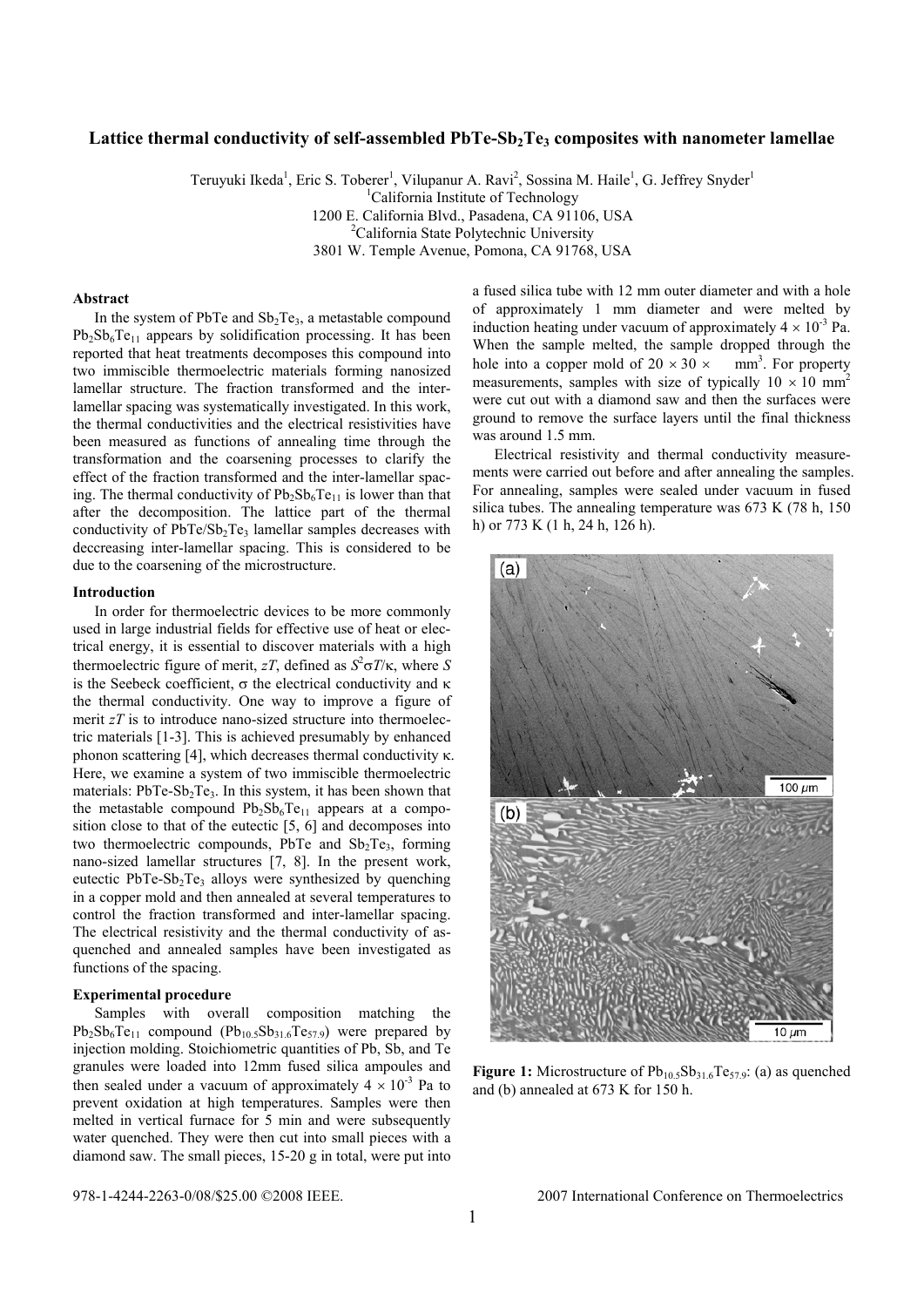

**Figure 2:** XRD profiles obtained from  $Pb_{10.5}Sb_{31.6}Te_{57.9}$  as quenched and annealed at 673 K for 150 h. Open squares  $(\Box)$ , open circles ( $O$ ) and solid triangles ( $\triangle$ ) show the peaks from PbTe,  $Sb_2Te_3$  and  $Pb_2Sb_6Te_{11}$  phases, respectively.

The electrical resistivity ( $\rho$ ) was measured up to 523 K, below which microstructure is not considered to practically change during measurements because of low atomic diffusivity [8], using the van der Pauw method with a current of 10 mA as functions of temperature. The Hall coefficient  $(R<sub>H</sub>)$ was measured in the same apparatus with a forward and reverse magnetic field value of ~9500 G. The carrier density (*n*) was calculated from the Hall coefficient assuming a scattering factor of 1.0 in a single-carrier scheme, with  $n =$  $1/R_{\text{H}}e$ , where *n* is the densities of charge carriers (holes) and *e* the charge of the electron.

The thermal diffusivities were measured up to 523 K using the same samples as the electrical resistivity measurements by flash diffusivity technique (LFA457, NETSZCH). The thermal conductivity  $(\kappa)$  was calculated from the thermal diffusivity which was experimentally measured and the heat capacity which was estimated using Dulong-Petit law.

The microstructures were observed using a field emissionscanning electron microscope (Carl Zeiss LEO 1550 VP) equipped with a backscattered electron (BSE) detector for its high compositional contrast capabilities. The accelerating voltage was 20 kV. The microstructures were digitally analyzed using an image analysis program (Macscope, Mitani Corp.) to determine the inter-lamellar spacing (ILS) and the fraction transformed (*Y*). X-ray diffraction (XRD) experiments (Phillips X-Pert Pro diffractometer, Cu K-α radiation,  $15^{\circ} \le 2\theta \le 45^{\circ}$ ) were performed directly on the asprepared ingots to identify phases.

#### **Results and discussion**

#### *Microstructure*

Figure 1 (a) and (b) show the microstructure of the samples which are as-quenched and after annealing at 673 K for 150 h, respectively. The sample in as-quenched state is almost entirely composed of the gray matrix phase,  $Pb_2Sb_6Te_{11}$ . The thin dark acicular phase is  $Sb<sub>2</sub>Te<sub>3</sub>$  and the bright dendrites are PbTe. The phases composing of as-quenched and annealed samples were also checked by XRD experiments as shown in Fig. 2. These features were consistent with the solidification microstructure of this system by water-quenching using fused silica tubes [6]. The inter-lamellar spacing in the solidification structure was 13 μm in the vicinity of the sample surface and 16 μm in the middle, which were also consistent with that for water quenching using fused silica tube in the previous work. After annealing at 673 K for 78 h or at 773 K 126 h,  $Pb_2Sb_6Te_{11}$  is almost completely decomposed to  $Sb_2Te_3$  and PbTe as reported in the previous work [7]. The backscattered electron images were digitally analyzed to determine the fraction transformed (*Y*) and the inter-lamellar spacing (ILS). The results of the image analysis is summarized in Table 1. In the sample annealed at 673 K for 78 or 150 h and the one annealed at 773 K for 126 h, the transformation to  $PbTe/Sh<sub>2</sub>Te<sub>3</sub>$  lamellar structure is almost complete. It is also found that ILS is increased by annealing.

**Table 1.** Fraction transformed (*Y*) and inter-lamellar spacing (ILS) of the samples annealed at 673 or 773 K.

| Sample<br>ID | Annealing condition |     |          | $ILS$ (nm) |                       |
|--------------|---------------------|-----|----------|------------|-----------------------|
|              | T/K                 | t/h | $Y(\% )$ | Average    | Standard<br>deviation |
| A            | 673                 | 78  | 997      | 536        | 155                   |
|              |                     | 150 | 100      | 575        | 153                   |
| В            | 773                 |     | 88.7     | 544        | 168                   |
|              |                     | 126 | 100      | 1591       |                       |

### *Electrical resistivity*

Figure 3 shows the electrical resistivity and the carrier concentration measured as functions of temperature. The resistivity is found to decrease by the decomposition of  $Pb_2Sb_6Te_{11}$  to  $PbTe/Sb_2Te_3$  lamellae. This is mainly due to the increase in carrier concentration. It is also found that the electrical resistivity is not significantly affected in the coarsening process.

#### *Thermal conductivity*

Figure 4 shows the temperature dependence of thermal conductivity of sample B, which was annealed at 773 K for 1 h, 24 h and 126 h. The thermal conductivitivities ( $\kappa_{tot}$ ) were calculated from the measured thermal diffusivity  $(\alpha)$ , the measured density ( $\rho$ ), and the heat capacity ( $C_P$ ) evaluated by Dulong-Petit law using the relation,  $\kappa_{\text{tot}} = \rho C_P \alpha$ . The electron part of the thermal conductivity,  $\kappa_{el}$  was evaluated by the Wiedemann-Franz law,  $\kappa_{el} = LT/\rho$ , where *L* is Lorenz number,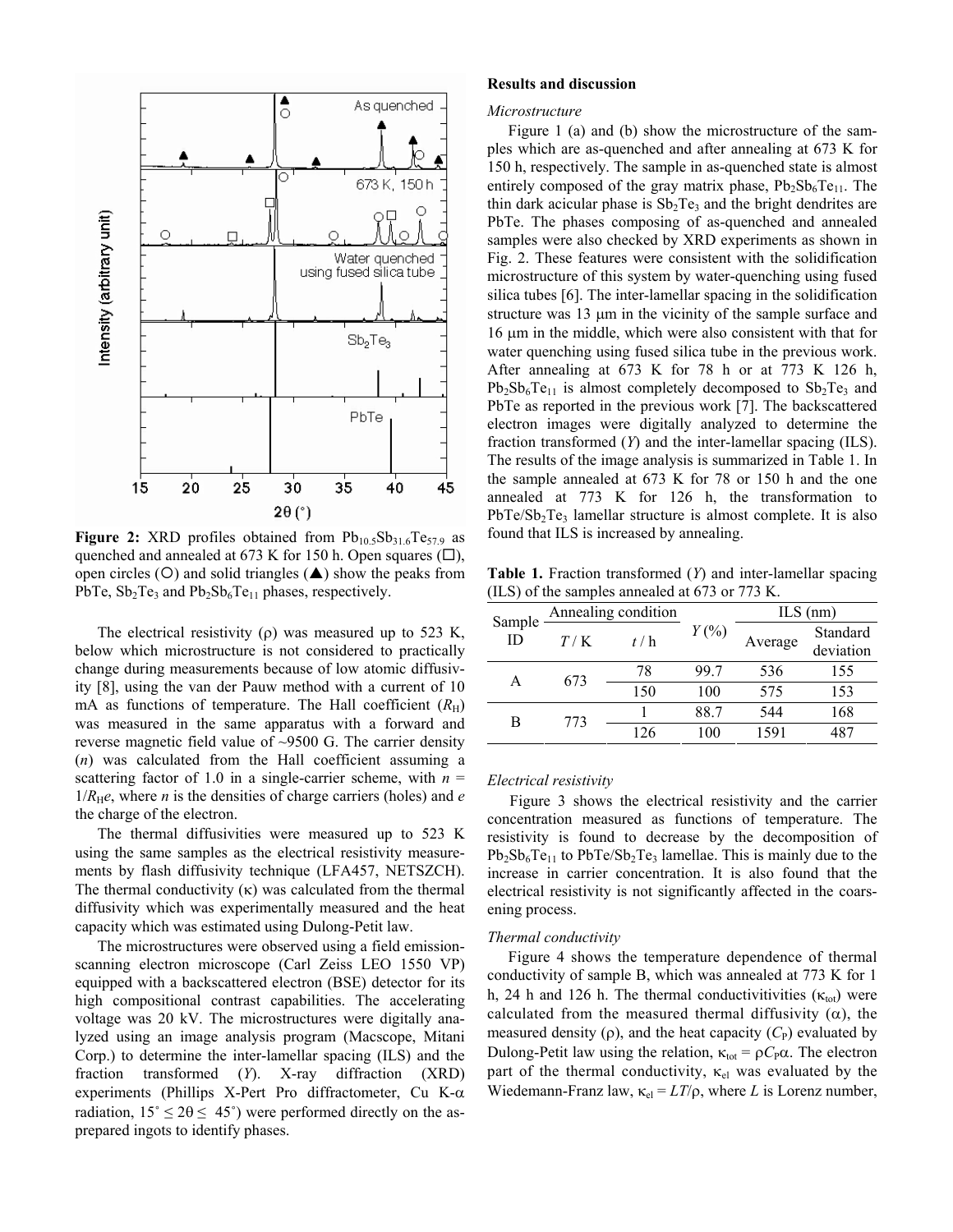

**Figure 3:** Electrical resistivity and carrier concentration of  $Pb_{10.5}Sb_{31.6}Te_{57.9}$  in the as-quenched state and after annealings at 673 K or 773 K.



**Figure 4:** Total, electronic part, and lattice part of the thermal conductivity of  $Pb_{10.5}Sb_{31.6}Te_{57.9}$  in the as-quenched state and after annealing at 773 K.

2.45 × 10<sup>-8</sup>  $\Omega/K^2$ . The lattice part of the thermal conductiv ity,  $\kappa_{\text{lat}}$ , was calculated using  $\kappa_{\text{tot}} = \kappa_{\text{el}} + \kappa_{\text{lat}}$ . The lattice part of the thermal conductivity in the as-quenched state, *i.e.* that of  $Pb_2Sb_6Te_{11}$ , is significantly lower than those after the decomposition. While the electrical resistivity is almost constant after annealing for 1 h at 773 K, the thermal conductivity slightly increases. As seen in the figure, this is due to the increase of lattice component of the thermal conductivity. Table 1 shows that the microstructure is coarsened by annealing. This is qualitatively consistent with the previous work [8]. Thus, the increase in the lattice part of the thermal conductivity could be attributed to the lowering of phonon scattering at phase boundaries since the coarsening of microstructure is accompanied by the decrease in the total area of phase boundaries. Actually, as seen in Fig. 5, for samples annealed at 673 and 773 K, the lattice thermal conductivity decreases with decreasing inter-lamellar spacing. Measurements are underway to add more data points to this plot, e.g., data from samples annealed at 573K.

It has previously been reported that adjacent  $Sb<sub>2</sub>Te<sub>3</sub>$  and PbTe lamellae are oriented such that the close-packed planes, the <001> basal planes of  $Sb_2Te_3$ , and the <111> planes of PbTe are parallel and the lattice mismatch is only about 6% [7]. Therefore, the mass contrast due to the difference of phases or strain in the vicinity of phase boundaries could be the cause of the scattering of the phonon components which have the mean free path in similar orders of magnitude to the inter-lamellar spacing. On the other hand, electrical conductivity was not affected by the inter-lamellar spacing. This is possibly because the lattice mismatch at the interface is fairly small.

It is interesting to note that the lattice thermal conductivity of  $Pb_2Sb_6Te_{11}$  is low (1.15 – 1.69 W/mK). The period of similar atomic stacking within a unit cell of  $Pb_2Sb_6Te_{11}$  was taken to be 1.4 nm [9]. The  $Pb_2Sb_6Te_{11}$  phase is highly disordered in the cationic substructure; however, the  $Sb<sub>2</sub>Te<sub>3</sub>$  and PbTe phases are significantly more ordered. The low thermal conductivity of  $Pb_2Sb_6Te_{11}$  may be due to one two possibilities: (a) disorder in the metallic sites [9] and (b) the small layer period and consequent increase in the total area of the "interfaces" of the crystalline layers.

## **Conclusions**

 $Pb_{10.5}Sb_{31.6}Te_{57.9}$  (the composition corresponding to  $Pb_2Sb_6Te_{11}$ ) samples were prepared by solidification processing using a copper mold. After the solidification, the samples were mainly composed of  $Pb_2Sb_6Te_{11}$ .  $Pb_2Sb_6Te_{11}$  was decomposed to PbTe and  $Sb<sub>2</sub>Te<sub>3</sub>$  by annealing at 673 or 773 K. The fraction transformed and the inter-lamellar spacing (540-1600 nm) were controlled by annealing period. The electrical resistivity and the thermal conductivity were measured before and after annealing. The inter-lamellar spacing in the samples used in the property measurements was in the range between 540 and 1590 nm. It was found that the electrical resistivity is the highest for  $Pb_2Sb_6Te_{11}$  (without annealing).